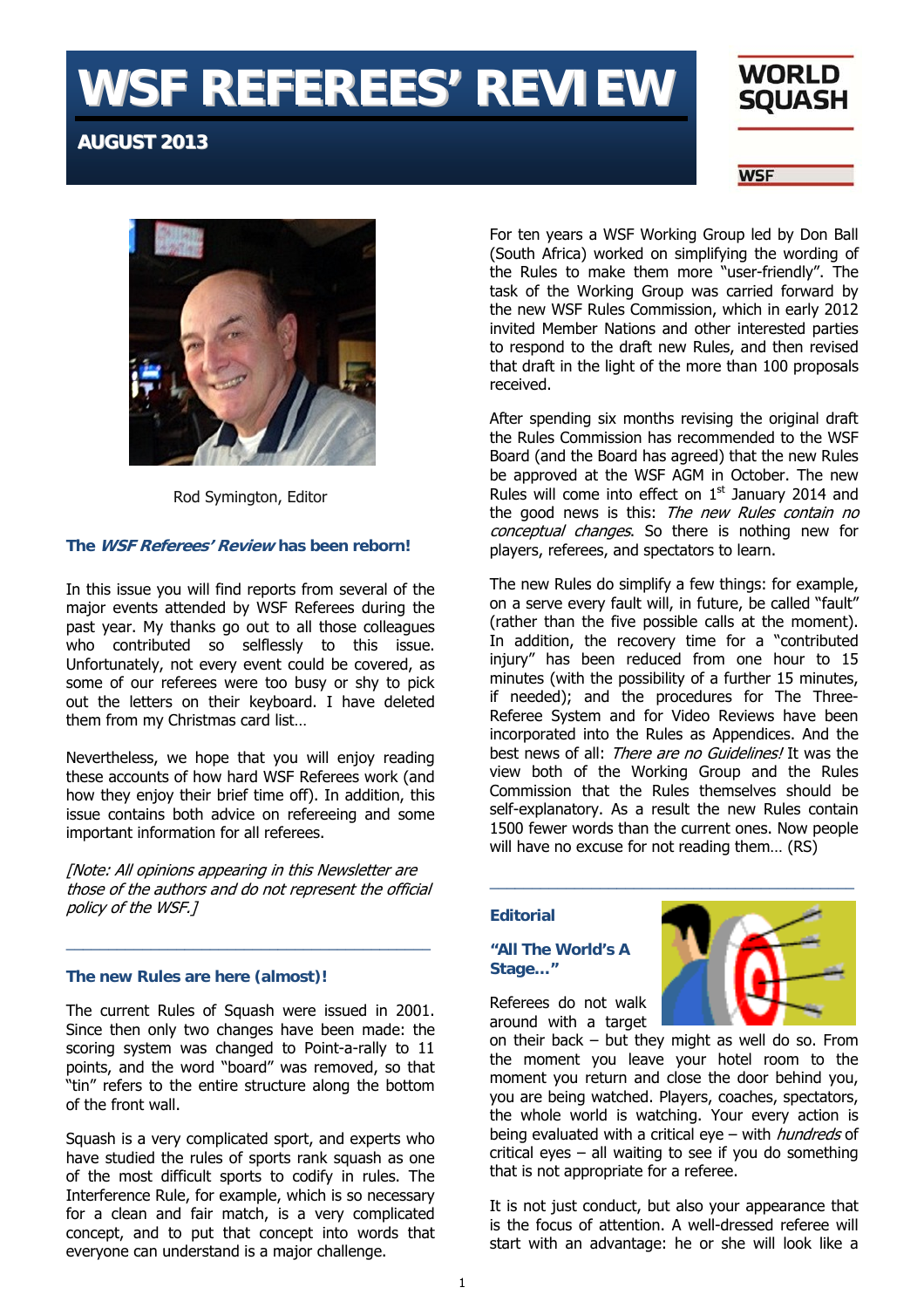professional and will be treated with the respect that a true professional deserves.

That is why it is important for all referees at an event to wear the official uniform for that event, and to be aware at all times – whether refereeing or not – that they are on stage, just like actors in the theatre, and that in everything they do, they will judged as representatives of the entire refereeing community.

In one of the standard works on officiating, The Psychology of Officiating by Robert S. Weinberg and Peggy A. Richardson, the following paragraph appears under the heading "Integrity": "It is extremely important to protect your integrity both on and off the playing field. Although you are probably aware of your responsibilities while officiating, you should be equally concerned about maintaining others' respect for your integrity off the field."

The WSF Code of Conduct for Referees and Assessors underlines that message by requiring WSF officials to "at all times conduct themselves in a professional and ethical manner", which includes, among other things, not discussing "any calls or decisions made by another Referee with anyone other than that Referee directly or with the Tournament Referee privately."

But a professional attitude also reveals itself in many small and practical ways. For example, here is some advice that I have received from various sources about how referees at an event should conduct themselves:

1. When refereeing (in The Three-Referee System) do not talk to spectators. Sit and face front wall.

- 2. Don't stand and stretch and yawn between games.
- 3. Do not chew gum.

4. When you are not actually refereeing, do not sit too close to the 3 Referees who are officiating, and do not talk to them.

5. Never ever criticise other referees to anyone – verbally or with actions.

6. Make sure your mobile phone is switched off and that it stays in your pocket whenever you are in the squash court area, whether you are refereeing or not.

7. Men should shave every day (unless they habitually have a beard or moustache).

8. Attend all functions, as invited, and always appear neatly and appropriately dressed.

Above all, it is important to remember that the referees at an event are a *team*; therefore any individual's conduct that may be criticised will reflect on all the members of that team. Teamwork also presupposes mutual encouragement and support, and if the refereeing team works together as professionals, it will bring both praise and increased

respect to all of them – and by extension to all referees.

\_\_\_\_\_\_\_\_\_\_\_\_\_\_\_\_\_\_\_\_\_\_\_\_\_\_\_\_\_\_\_\_\_\_\_\_\_\_\_\_\_\_\_

(RS)

#### **Cathay Pacific Sun Hung Kai Financial Hong Kong Open 2012**

#### **By Munir Shah, WSF Referee/Senior Assessor**

The Hong Kong Open was inaugurated in 1985 and this was the  $27<sup>th</sup>$  year of this very popular event on the professional squash circuit.

A total of 22 participants turned up for the referees' clinic conducted by Munir Shah, ASF Referees Director, at the Hong Kong Squash Centre on 24 November 2012. The main issues discussed during this session were the latest guidelines of The Three-Referee System, the video review system and general administrative matters. It is useful to have such a briefing before any major championship so that all the referees are on the same page.

You could not have asked for a more cosmopolitan group of dedicated referees officiating at the HK Open this year. Besides the 7 WSF Referees – Munir Shah (Singapore), Mike Collins (South Africa), Damien Green (Australia), Nathan Turnbull (Australia), Mohammad Fayyaz (Hong Kong), Anthony So (Hong Kong), Yogendra Singh (India) – there were 2 Regional Referees from India, 1 Regional Referee from Australia, 2 National Referees each from Malaysia, Singapore and South Korea and a half a dozen National Referees from Hong Kong to support the event.



Between the 3 WSF Assessors (Munir, Mike and Damien), a total of 17 assessments were carried out during the championship week.

The discussion on the use of the ASB console/system was deferred until 30 November 2012 when all the referees were given a briefing by PSA's Chief Operating Officer, Lee Beachhill. However, it was agreed that the system would not be used because the PSA did not want to run the risk of using the system until they were 100% confident that it was stable and robust.

This year's Hong Kong Open had been chosen as the inspection event for the International Olympic Committee (IOC) to determine which of the shortlisted sports should win a place on the programme for the 2020 Olympiad. WSF/PSA/WSA sent a general note out to all players and referees to thank them for their contribution to the sports. Players were encouraged to play through any "distraction" during the semi-finals and final when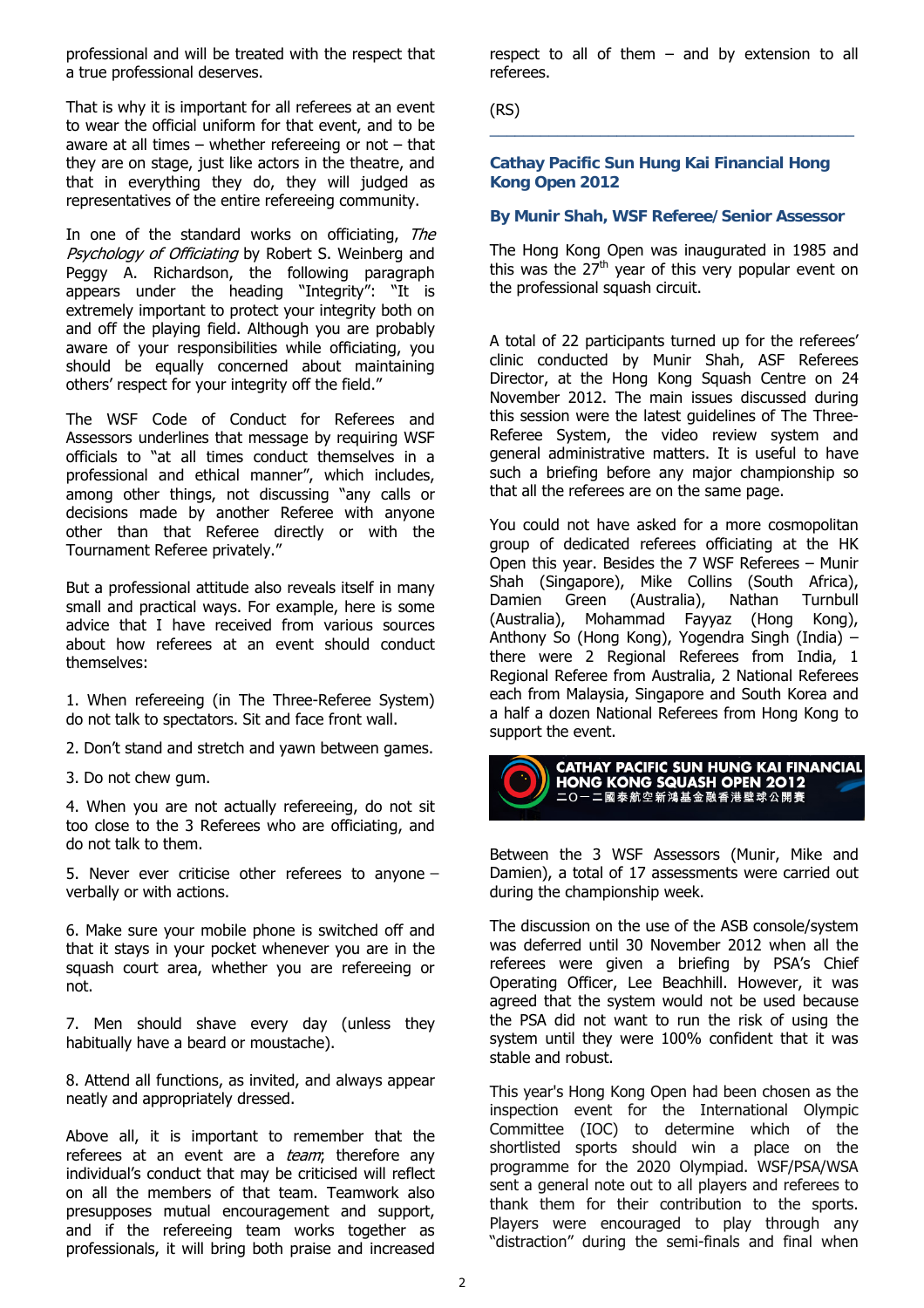the championship moved from the Hong Kong Squash Centre to the Cultural Centre, right on the waterfront at Tsim Sha Tsui. The crowd were encouraged to "get involved" by cheering, even during the rallies. Referees were told to manage matches in the usual top-class manner but not to be too officious. This is the first time that I have seen a gallant effort by the 3 world bodies in communicating to both players and referees to be on their best behaviour.

Just when I thought that I have experienced all there is to refereeing, I had the privilege together with Mike Collins and Damien Green in witnessing a change of venue during the Men's semi-final match between James Willstrop (England) and Karim Darwish (Egypt), with the latter trailing 2-4 in the very first game. The misty rain at the harbour front promenade seeped through the gaps between the roof and the 4-sided glass show court and blanketed the floor with a thin layer of moisture, which caused play to be stopped because of slippery conditions. After a wait of 5 minutes and a quick check with the weatherman it was decided that the match would resume at the HK Squash Centre, the venue for the earlier rounds. The 3 of us were whisked away in a designated vehicle together with the 2 players and play recommenced about an hour a half later that night. The paying crowd at the Cultural Centre was so keen to watch top-class squash that most of them made their way to the squash centre and squeezed themselves into the smaller spectators' gallery.

Anthony So, the Tournament Referee, and his team, especially the local national referees Andrew Ho and Amos Yuen and WSF Referee Mohammad Fayyaz, were exemplary in their hospitality. All the referees were invited to the welcome reception at the Hong Kong Jockey Club on 26 November 2012, followed by a lovely dinner at Gold Coast Restaurant in the buzzing Wanchai district on 26 November 2012. Both the food and the beverages were fabulous.

Andrew Ho made sure that all the referees were picked up daily from the Cosmopolitan Hotel in Happy Valley and sent back safely after the squash matches were over. He went beyond the call of duty by organizing squash matches and simulated golf sessions amongst the referees at the prestigious Hong Kong Cricket Club, about 4 times during the week. Such hospitality was much appreciated.

The overseas referees were also invited to the closing dinner in order to give us a chance to interact with the IOC Board Member, Walter Sieber, who will be instrumental in recommending whether or not squash will be accepted into the Olympics. Nicol David, the women's champion and world No. 1, Ingrid Lofdahl-Bentzer, Chairperson of WSA, and HK Squash President, David Mui, graced this gathering at the Kowloon Cricket Club on 2 December 2012.

\_\_\_\_\_\_\_\_\_\_\_\_\_\_\_\_\_\_\_\_\_\_\_\_\_\_\_\_\_\_\_\_\_\_\_\_\_\_\_\_\_\_

# **2012 Qatar World Championship Tournament Report**

# **By Damien Green, WSF Referee**

The 2012 Men's World Championship was held in the spectacular city of Doha in Qatar. Personally, I had not travelled to Doha since 2007 and the number of new buildings and developments that had gone up was incredible.



Six WSF referees were in attendance at this tournament. Roy Gingell was tournament ref with Nasser Zahran, Jamshed Gul, Anthony So, Peter Zobelein and myself, along with several local refs helping out in the early rounds. As with most tournaments in Doha, the venue was the Khalifa International Tennis and Squash complex, which is quite close to the middle of the city. Doha's major Tennis tournament was being run two weeks after the Squash tournament so there were plenty of massive banners around advertising the Tennis.

It is not too often that you get a contributed injury on the court that results in a player being given time to recover such that the next match goes on and then the previous match resumes after that. I have seen it a couple of times over a number of years. Well, the first two matches on day one of Qualifying on side by side courts both had this result. This was not a good omen for the rest of the tournament! The rest of Qualifying went quite well though, but as expected, there were a number of very tightly contested matches as players strived to get themselves into the main draw.

The tournament was very ably run by Alaaeldeen Allouba and Robert Edwards, and as always in Qatar the referees were treated very nicely indeed by the host Mr Ali Bin Ali.

The hotel we stayed in was quite a way from the courts but transport was readily available and the hotel was top class. I had the pleasure of sharing a room with Roy who talked a lot and kept me very entertained, but to be honest I really had no idea what he was saying most of the time.

Main draw matches started to move onto the Glass show court where the shot-making class of the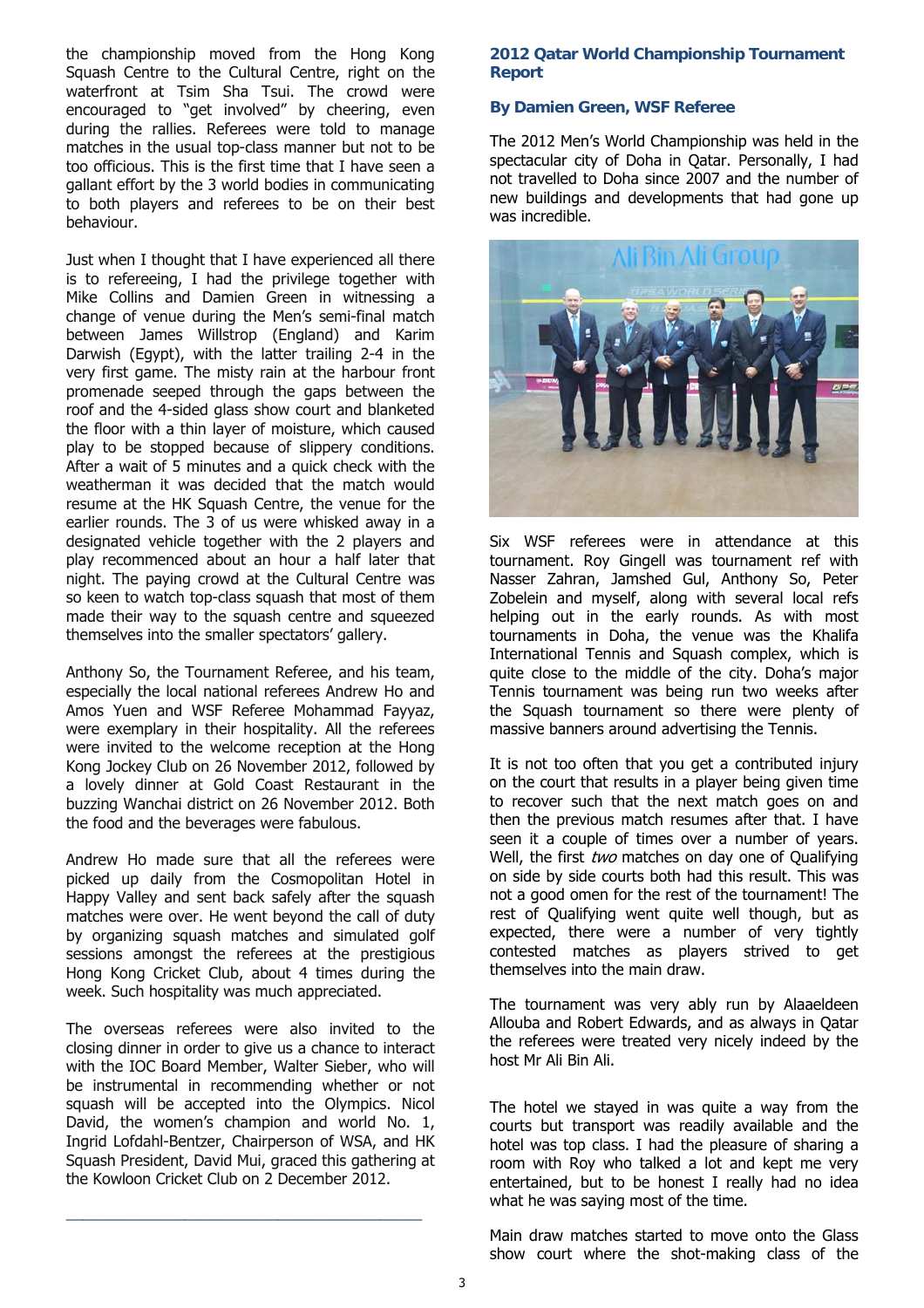higher ranked players really started to show. In my opinion, the standout performer of this tournament was Mohammed El Shorbagy making it through to the final for the first time. His semi-final against James Willstrop was an absolute classic, and his and Ramy Ashour's ability to recover after long quarter and semi-final matches, to put up the performance they did in the final was incredible. One rally in particular nearing the end of the fourth game where there was diving and shots played between the legs was worth watching. Congratulations to Ramy for his win and return to world number 1.

At nearly every tournament a new refereeing situation comes up that you have not seen before. One from this tournament that stayed in my mind was this: a rally ends in a stroke to player A. Player B asks for a video review thinking it was a let. The video ref agrees with stroke to player A, therefore player B has lost his one review for that game. Immediately after the review, Player B queries a pick-up earlier in that same rally. The decision of the three Referees is yes let, as they are unsure if the pick-up was good. This means that the result of the rally is now "yes, let" rather than "stroke to player A." My question is this: if the decision that resulted in the video review is now not relevant -- as the result of the rally is determined by the earlier decision - does Player B get his one review back again? I don't have an answer to this question but it is one to think about as I'm sure it will happen again in the future.

I would like to say thanks to Roy, Nasser, Jamshed, Anthony and Peter for their company throughout the tournament and also to all others who made us feel very welcome in Doha.



# **The Cayman World Open 2012**

# **By Graham Waters, WSF Referee**

The Cayman World Open will, no doubt, be remembered for Nicol David's brilliant performance on her way to her record  $7<sup>th</sup>$  World Open title. However, there were a number of other highlights and lowlights to this professionally staged event on this scenic Caribbean island.

There were 4 WSF referees assigned to this event, torn from the harsh European and Canadian winters and thrust onto the beaches under the sun and gentle trade winds of Grand Cayman Island. We were all scheduled to arrive on December  $12<sup>th</sup>$ , and indeed we did, but, alas, poor Thomas Wachter's suitcase did not! This was a source of great concern not only to Thomas, but also for his roommate, Marko

Podgoršek, who began to hear comments referring to "our shirts" and "our shorts"! The suitcase did eventually arrive 3 days later, but not before we had agreed to "relax" the referee's dress code for Thomas.

After the rigours of our travel and the exhausting afternoon on Seven Mile Beach on our day of arrival, we were rewarded with a day off! This was brought about by the fact that the WSA allows, for its World Open, a qualifying draw of 64 and 3 days of qualifying to reduce that field to 8 lucky survivors who would then be placed into the main draw of 32. Unfortunately for the organizers, and fortunately for us, there were only 31 entries in the qualifying, so the first day of scheduled matches was scrubbed, and the second day's schedule was reduced from 16 matches to 10 after visa problems claimed another victim, who had to withdraw. This allowed John Massarella and Marko to venture out on rented bicycles to explore the island.

The Caribbean Referees (Orson Simpson and Craig Archer from Barbados, Alwyn Callender from Guyana, and Karen Anderson from Jamaica) had joined our team, and participated in all of our arduous activities like breakfast around the pool, beach time, naps, and relaxing under the swaying palm trees.

Friday, and the first round of qualifying, came soon enough, and the referees sprang into action. Three days at the South Sound Squash Club took us through qualifying and the first main round, with no major surprises. Now the venue switched to Camana Bay where the glass court had been erected overlooking the lagoon and the modern condo/office complex behind. Well, of course, matches could not start before 7:00 p.m. as it would have to be dark to allow the players proper visibility. So, we were then forced into spending our days enjoying the beach, exploring the town of George Town (while dodging the passengers from the 4-6 cruise ships that visit daily), and the like.

The guys from Squash TV arrived for the quarterfinals and we were informed (at about 30 minutes before the first match time) that the Video Review System would be used. Some of us had used it before, but others hadn't, so we had a crash course/review on exactly how it worked. Thankfully, it all worked out, but it did scuttle our plans to conduct assessments on the last 7 matches.

When we had checked into the hotel upon arrival, we had been given coupons for a "free" Swim with the Dolphins. So, on finals day, Thomas, Marko, and I decided to take advantage of this opportunity.

However, it was not to be all play and no work, as we practiced giving strokes under The Three-Referee System.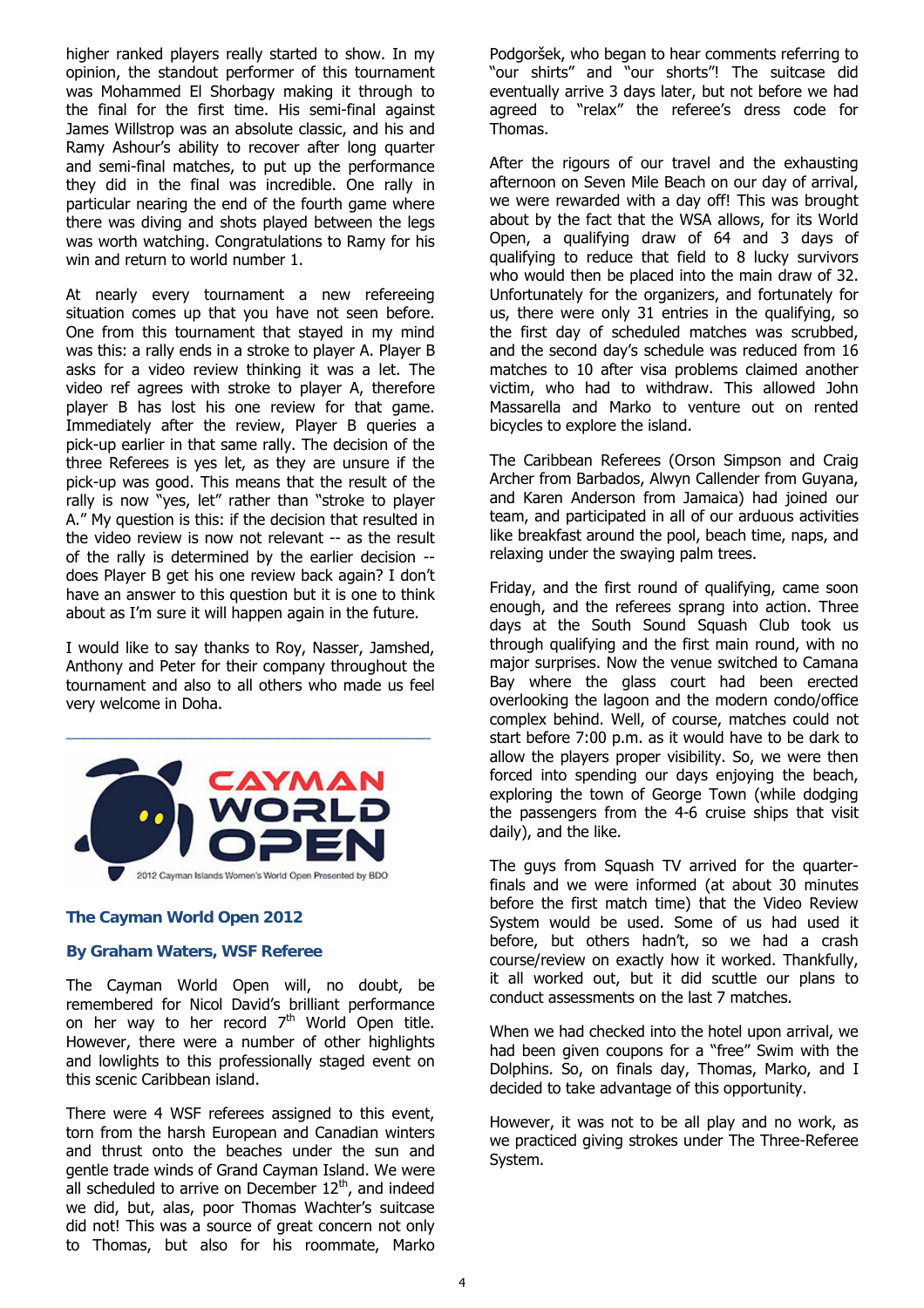

Marko, Thomas, and Graham awarding a "stroke" in The Three-Referee System.

After the final match was over, the speeches made, the trophies presented, and the sponsors thanked, it was time to pack and get ready to go home for Christmas. Marko's itinerary took him through Toronto, and was on the same flight as I was. We, therefore, traveled to the airport together, and attempted to check in together. I received my boarding pass and stepped aside to wait for Marko. Minutes passed, 15, 20, 30. Finally, he told me to go through security as he was having a problem. For some reason, Air Canada was insisting that he required a visa to visit Canada, even though he was only going to be in transit in Toronto airport before connecting to a flight to Frankfurt. Now, Marko had checked into this before leaving home and was told by the Canadian authorities in Slovenia that a visa was not required. Furthermore, he had flown the same itinerary (in reverse) on the outgoing flights, passed through Toronto, and had encountered no problems. The ticket agent enlisted the help of a more senior employee to no avail. She then called for an even more senior manager, still without success. The computer would simply not allow them to bypass this "visa requirement" to issue a boarding pass.

Time was ticking away, and since I could not offer any assistance (I had already used up all my influence at the Canadian embassy), I had proceeded through security and was waiting near the gate, when a huffing and puffing, and much relieved, Marko tapped me on the shoulder and gave me the thumbs-up sign.

Well, we are all back home now, after the torture of 10 days in the Caribbean during the middle of winter at a squash tournament sponsored by Heineken and Appleton. Never again  $\odot$ 

**The 2013 Tournament of Champions, New York City** 

\_\_\_\_\_\_\_\_\_\_\_\_\_\_\_\_\_\_\_\_\_\_\_\_\_\_\_\_\_\_\_\_\_\_\_\_\_\_\_\_

#### **By Graham Waters, WSF Referee**

New York, New York – so good they named it twice! This year's Tournament of Champions, brilliantly staged by John Nimick and his EventEngine team on

the glittering glass court in Grand Central Terminal certainly lived up to that old adage.

New York welcomed the 4 assigned WSF Referees (Wayne Smith, Mike Riley, John Massarella, and Graham Waters plus WSF Assessor Tony Parker) with quite balmy weather, but that was not to last.

Fortunately, with the qualifying matches spread out at 4 different clubs, we were ably assisted by several US and Canadian National Referees. Even with their help we could not use The Three-Referee System.

until the main round, when all matches were played in Grand Central. This was only a short walk from the tournament hotel, but New York decided to treat us to a very cold snap after a few days, so extra layers of clothing was the order of the day. This put a crimp into John's early morning running program, and he was forced inside to the hotel's fitness facility.

When the main round started, Grand Central Terminal became the focal point of the squash world as well as the crossroads of America, with over 400,000 estimated commuters passing through every day. I have been to several ToC events, and I always take some time to stand behind the front wall of the court and listen to some of the comments from those commuters who stop to watch for a few minutes before heading home to Yonkers or Scarsdale or White Plains or Harlem. Only in New York!



The Referee who came in from the cold!

Now we are in the shadow of the fabulous Chrysler Building, my favourite New York skyscraper, as we quickly walk between the hotel and Grand Central. I say the shadow, but I don't recall very many sunny days this time. The squash is getting tighter with each passing day, and most of the seeds are

progressing as expected. Steven Coppinger has made a breakthrough to the quarter-finals by upsetting the  $5<sup>th</sup>$  seed Peter Barker, but James Willstrop put an end to his run at that point. The final



was a titanic battle between Greg Gaultier, the flamboyant Frenchman, and Ramy Ashour, the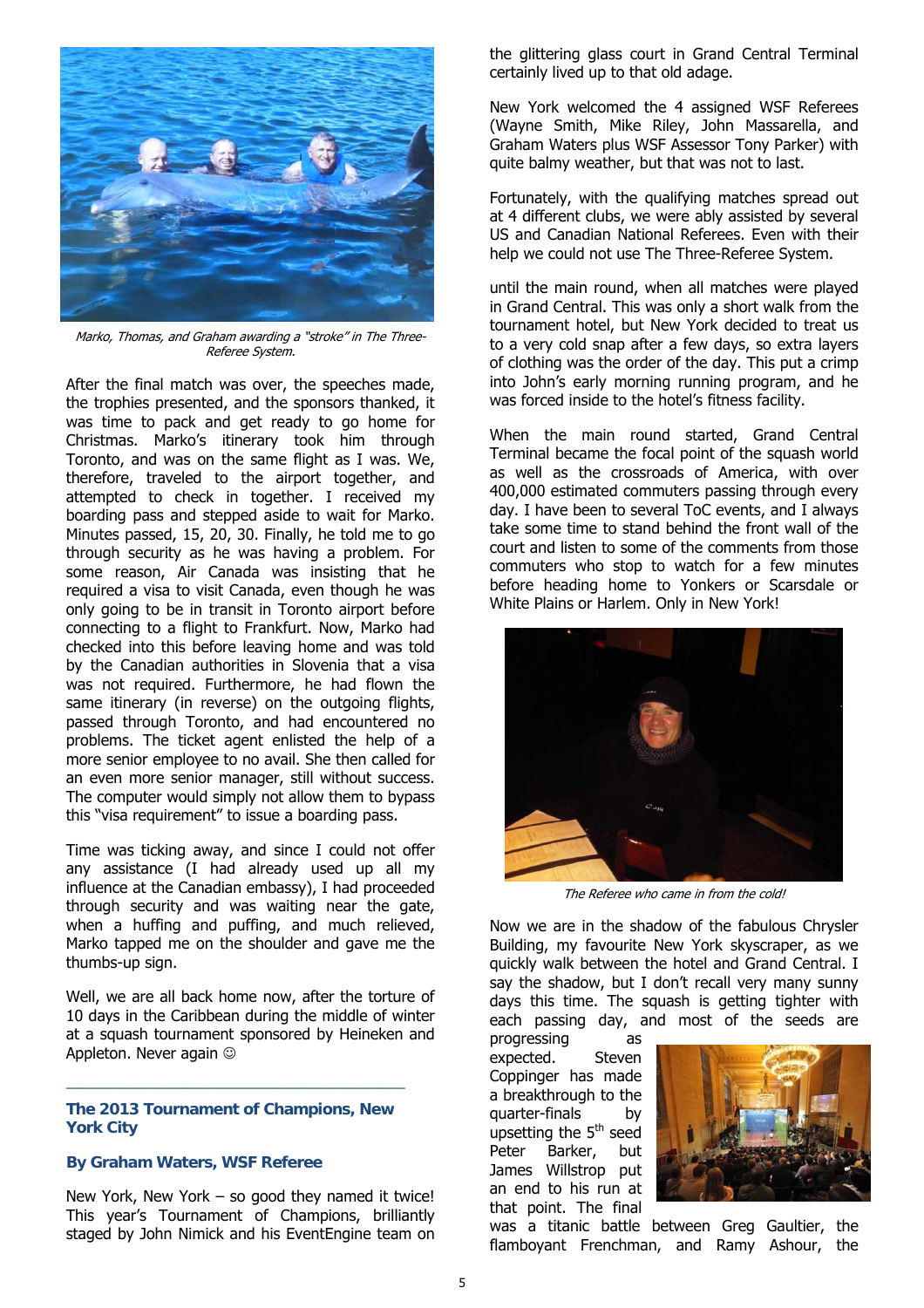outrageous Egyptian. At 5-2 in the  $4<sup>th</sup>$  game, I witnessed the most spectacular rally I have ever seen, not the longest, but definitely the most spectacular. It ended with Ramy caressing the ball into the nick off a hard drive hit right at him. As the crowd roared its tumultuous approval, I overheard the *referees* requesting a video review  $-$  yes, it was that spectacular. The rally can be found on You Tube, but the video doesn't really do justice to what I saw on that day. Only in New York!

#### **European Team Championships**

#### **By Mike Collins, WSF Referee/Senior Assessor**

\_\_\_\_\_\_\_\_\_\_\_\_\_\_\_\_\_\_\_\_\_\_\_\_\_\_\_\_\_\_\_\_\_\_\_\_\_\_\_\_\_\_\_

Since I first began refereeing I heard about how the European Team Championships was such a huge and amazing tournament, but as I was not from a participating country I never imagined that I would be able to experience it first-hand. However for this year's event I was appointed the WSF Assessor and so at last had the opportunity to attend. The Championships were held at the Frans Otten Squash complex in Amsterdam which has, I think, 20 courts on 2 levels in addition to a main glass match court. There was the largest field ever with 52 men's and women's teams which were divided into 3 divisions. As you can imagine, this required a large pool of Referees, very ably led by the Tournament Referee Jacques Wieland who was assisted in arranging the match allocations and assessments by Roy Gingell and John Massarella.



There were too many referees from many of the participating countries to mention all by name, although the WSF Referees present in addition to Roy and John were Wendy Danzey, Peter Zobelein and Ralph Harenberg. As everyone will have heard by now, the Championship was marred by the untimely and tragic death of Peter Zobelein, who after not feeling well the first 2 days collapsed at breakfast on 3rd May and although taken by an Ambulance Helicopter to hospital never recovered. Peter was liked by everyone and was passionate about squash, and we have lost an excellent referee and friend. All proceedings were suspended at the complex during the competition whilst a tribute to Peter was announced and a minute's silence held.

The Championships schedule was demanding and all the referees were required to officiate many matches a day in sometimes difficult circumstances sitting at floor level behind the glass walls trying to maintain good communication with the players, while their team members and coaches were screaming support. I have yet to witness a noisier encounter than Spain

playing Italy in an extremely hard-fought match with all the supporters, coaches and the players themselves often shouting at the same time! I was perched in the middle trying my level best to concentrate on my assessment. Between the 4 WSF Assessors present and with the assistance on occasion of the Regional Assessors there were many assessments at the various levels conducted and from this aspect alone I think the Championship was a great success.

The main event was obviously the A Division Men's and Women's Championships where England although stretched had too much depth for their opponents, France and Ireland in the finals. The Men won 8 - 6 on games with a count-back as the matches were 2-all, with Thierry Lincou rolling back the years to beat James Willstrop 3-0 in a wonderful performance which showcased all his skills. The Women won slightly more comfortably by 2-1 in matches.

The Championship was rounded off with a splendid dinner held at hotel where an assortment of food was on offer from spare-ribs to corn-on-the-cob to nachos, as well as the local fare. Although it had been an extremely busy and eventful week I was glad to have had the opportunity to attend.



# **Peter Zöbelein (1962-2013)**

\_\_\_\_\_\_\_\_\_\_\_\_\_\_\_\_\_\_\_\_\_\_\_\_\_\_\_\_\_\_\_\_\_\_\_\_\_\_\_\_\_\_\_



Most readers will already be aware of the untimely death of our colleague, Peter Zöbelein in Amsterdam at the European Team Championships in May, as reported above by Mike Collins. This obituary, written by the German Director of Referees, Willi Eickworth, has already appeared elsewhere:

From time to time Fate plays a terrible game with us – and we have no hope of winning. It is all the more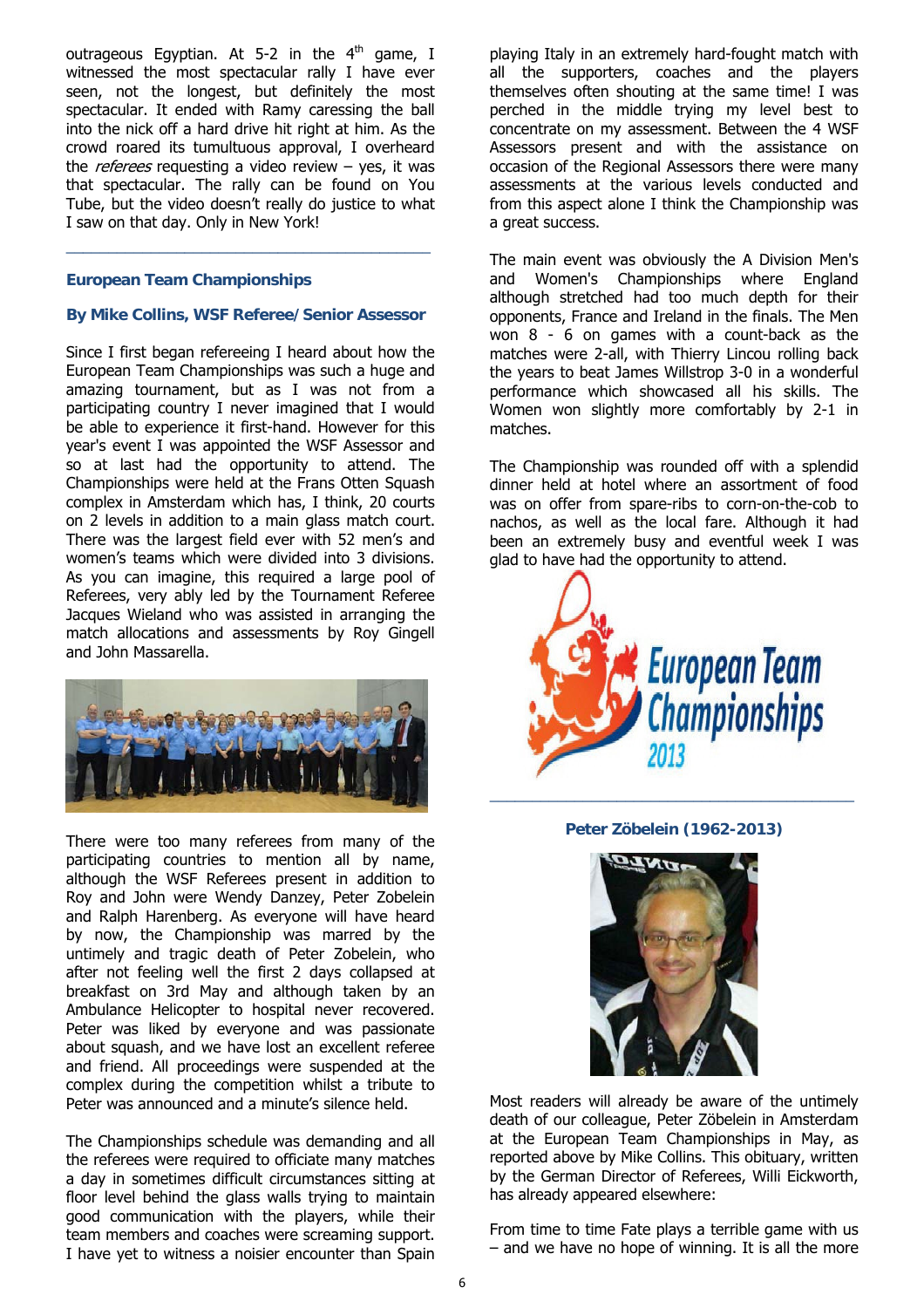painful when one of our friends is involved. Peter Zöbelein was only 50 years old. Much too young an age at which to leave us.

We will miss his personality, his competence, and his humour. He had some sharp edges, but that was fine (after all, he was a lawyer). He always had an open ear for his refereeing colleagues, and he was always prepared to help others progress, as he pursued his own development. He had been an active member of the German Federation refereeing pool since 1995. His appointment as WSF-Referee testifies to his professional competence; his personal competence was never in question.

Those of us who had the pleasure of accompanying Peter over many years are sad and downcast. Not only in the German Federation does he leave a big hole, but his contributions to his State Federation in Bavaria and his involvement in the German Squash League reflect his commitment to our sport.

Apart from his work for squash Peter was also well versed in football and tennis and possessed extensive knowledge in those sports, too.

We did not have a chance to say thank you, Just to say it was great to meet you. It was for us a pleasure, thank you very much!

Wilhelm Eickworth Chairman, R & R Committee German Squash Rackets Association





**Men's World Team Championships Mulhouse, France, June 9-15, 2013** 

#### **By Chris Sinclair, WSF Referee/Senior Assessor**

There were 31 teams and there were 31 referees - 6 WSF Referees, 25 others (from Belgium, Czech Republic, England, Netherlands, Egypt, Kuwait, Russia, Scotland, South Africa, Zimbabwe, and 13 from France). There were 3 sessions per day, 6 courts per session, and 3 Referees to a court using The Three-Referee System. Referees officiated 2 Ties one day and on alternate days, one Tie.

All referees stayed at the Mercure Hotel, where both breakfast and free wi-fi were provided. The shuttle bus timetables were good and our travel-time to the courts was about 15 minutes. Referees were given 2 black polo shirts which looked smart and they all dressed well throughout the event.



The Opening Ceremony was held in the beautiful Place de la Reunion at dusk, just a 10-minute walk from our Hotel. The weather was beautiful and we enjoyed a happy ceremony with traditional dancing and the introduction of the Teams.

In the Palais des Sports 3 glass courts had been erected side-by-side, which looked awesome. From outside the courts you could vaguely hear the CR microphones from the other courts, but the players said when they were on-court they could not hear other speakers. When France played, the atmosphere was fantastic – I have never experienced noise or atmosphere like that at a squash match. W-a-y up behind the back wall was full, and the spectators were a long way wide into courts on either side of the main court. Behind the front wall was just as full.

The second centre was Squash 3000, just a 10 minute bus ride away. There were 3 glass-back courts used there for the matches of lower-seeded teams.

Our ID gave us access to most items on the menu. The food at both centres was excellent  $-$  probably the best ever provided at a squash event. Although we did not get scheduled meal breaks, the staff provided our meals quickly.

The ASB Scoring System was available. We were sent information on this beforehand and referees were given instruction how to use it before the event started. The current ASB system would benefit from two improvements: the ability of the CR to input which service-box is to be used; a YL to appear if 3 different decisions are put in. Also, in an ideal world there would be a printout for the Assessor to know whether decisions were 3:0, 2:1, or 1:1:1!

Initially I thought that it would be a problem having just one dedicated Assessor at such a large event, and of course I was busy, but it was okay and not too many valid assessments on high-standard matches were missed. One obvious result of my being the only Assessor was that assessments were consistent as to standard of interpretation and conclusions!